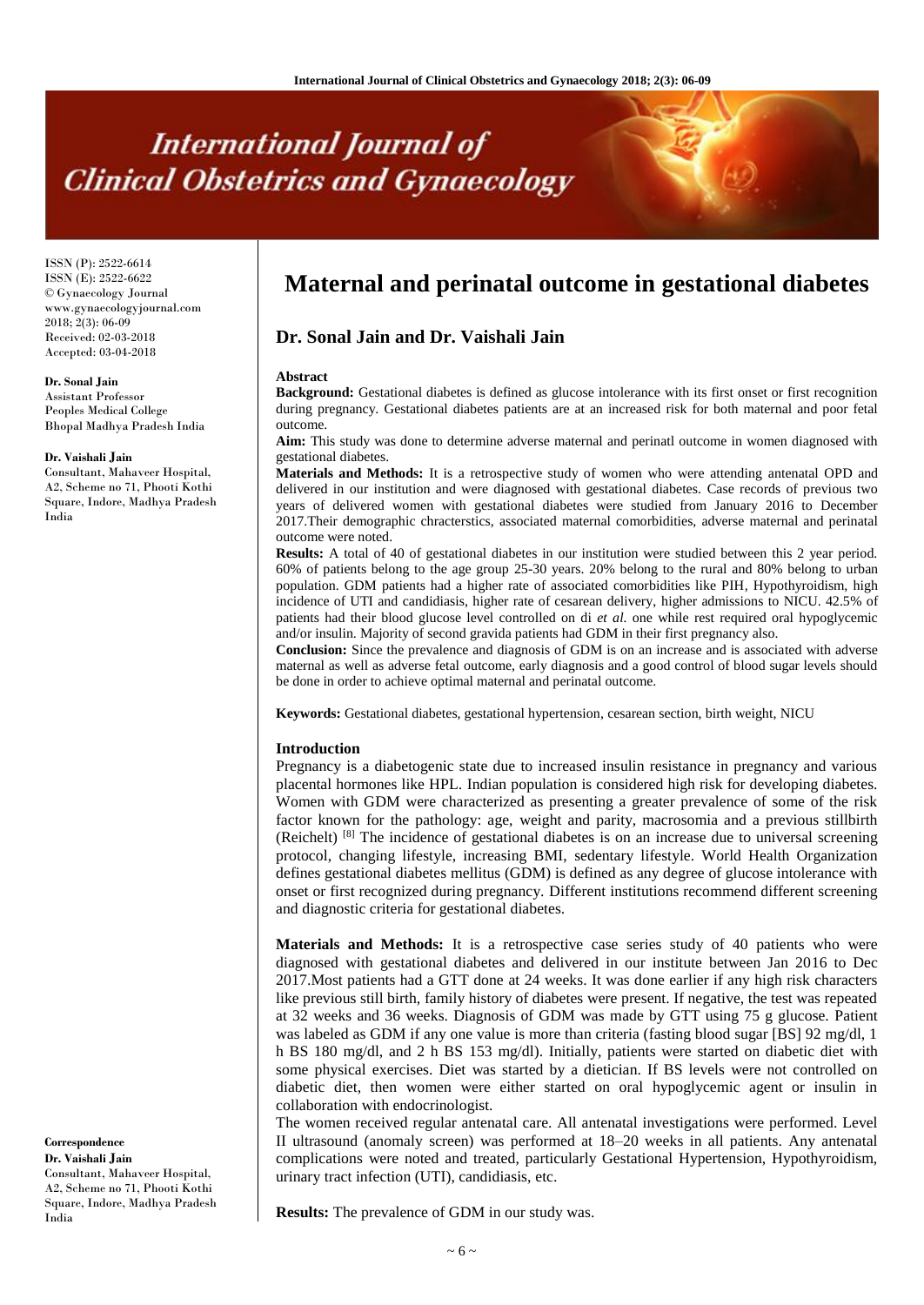| Table 1: Baseline characterstics of women with GDM |  |
|----------------------------------------------------|--|
|----------------------------------------------------|--|

| <b>Baseline characters</b> | <b>Number</b> |          | Percentage |
|----------------------------|---------------|----------|------------|
| Elderly gravid $>30$ years |               |          | 30         |
| Religion                   | 32 hindu      | 8 muslim | 80,20      |
| <b>Rural Population</b>    |               |          |            |
| <b>Urban Population</b>    | 32            |          |            |
| Family history of Diabetes |               |          |            |

| <b>Modes of Treatment</b> | <b>Number</b> | Percentage |
|---------------------------|---------------|------------|
| Diet alone                |               |            |
| Oral Hypoglycemic Agents  |               |            |
| Insulin                   |               |            |
| OHA and Insulin           |               |            |

**Table 2:** Modes of Treatment of GDM patients

| Table 3: Antenatal and Postnatal Complications |  |
|------------------------------------------------|--|
|------------------------------------------------|--|

| <b>Antenatal Compilcations</b>  | <b>Number</b> | Percentage |
|---------------------------------|---------------|------------|
| <b>Gestational Hypertension</b> | 15            | 37         |
| Chronic Hypertension            |               | 10         |
| Hypothyroidism                  | 22            | 55         |
| Oligohydramnios                 |               | 17         |
| Polyhydramnios                  |               | 12.5       |
| UTI                             | 16            | 40         |
| Candidiasis                     |               | 10         |
| APH                             |               |            |
| <b>PPH</b>                      |               |            |

**Table 4:** Gestational Age at delivery

| <b>Gestational age</b> | <b>Number</b> | <b>Percentage</b> |
|------------------------|---------------|-------------------|
| 37-40 weeks            |               |                   |
| 34-37 weeks            |               |                   |
| $<34$ weeks            |               |                   |

**Table 5:** Mode of Delivery

| <b>Mode of delivery</b> | <b>Number</b> | <b>Percentage</b> |
|-------------------------|---------------|-------------------|
| <b>Cesarean Section</b> |               |                   |
| Vaginal Delivery        |               |                   |

Indication for cesarean delivery was as follows: 27.5% for previous cesarean, 25% for non progress of labour, 25 for fetal distress, 5% for breech.

|--|

| <b>Perinatal outcome</b> | <b>Number</b> | <b>Percentage</b> |
|--------------------------|---------------|-------------------|
| NICU admission           |               | 37.5              |
| Hyperbilirubinemia       |               |                   |
| Hypoglycemia             |               |                   |

**Table 7:** Birth Weight of Fetuses born to GDM Mothers

| <b>Birth Weight</b> | <2.5 Kg | $2.5 - 3 \text{ kg}$ | >3 kg |
|---------------------|---------|----------------------|-------|
| Number              |         |                      |       |
| Percentage          |         |                      |       |

# **Discussion**

Baseline characters: Dudhwadkar AR *et al.* [1] GDM comprises of 4.2% of the total patients screened. All patients were from lower socio economic strata. maximum patients (56%) were clustered in the age group of 26-30 years and 30% of patients were over 30 years of age. In the present study, 28% patients were primigravida while 72% patients were multigravida.

The study by Rajput *et al.*, showed that higher parity would have a higher rate of GDM.7 Positive family history as a risk factor was noted in 20% patients in this study.

Prakash GT  $^{[2]}$  the average age was 28 years. The median gravidity was two. Fifty-three women (38%) were primigravida. Forty-nine women had prior history of abortion, intrauterine death or both and 25 (18%) of them satisfied the definition of BOH. Twenty women (23%) had a history of GDM, and 60 women (43%) had a first-degree relative having diabetes.

Kumari, *et al.* <sup>[3]</sup> found prevalence of GDM to be 5.7% in their study. There was no significant difference in age, BMI, and religion in both groups. However, there was a significant difference in socioeconomic status with a significantly higher number of women in middle socioeconomic class in GDM (63.5%) as compared to control (46.6%) ( $P = 0.001$ ). Family history of diabetes was observed in a significantly higher number of GDM patients (22.4%) as compared to control group  $(10\%) (P = 0.002)$ .

Prakash G<sup>[4]</sup> the majority of the study subjects were in the age group of 26–30 years (59.3%). The mean age of the GDM patients was 27.2 years and the majority (80.6%) had the BMI of more than 25.

Most of them were primi gravida and majority belong to the lower middle and upper lower type of socio-economic class. The risk factors found to be associated with the gestational diabetes among the study population were age more than 30 years, BMI of more than 25, family history both father and mother being diabetic, having a bad obstetric history, primigravida and the mothers who had gained more than 7 kgs in the first two trimesters.

Rajput R *et al.* <sup>[5]</sup> GDM was diagnosed in 43 (7.1%) women. The mean age of participants was  $23.62 \pm 3.42$  yr (range 18-38). The prevalence rate was higher in women aged 26-30 and >30 yr (11.57 and 34.8%, respectively) and this observation was found to be statistically significant. GDM rate increased with increasing educational qualification of the participants with highest being in women who were graduate or above (14.3%). This observation was found to be statistically significant. The prevalence of GDM was found to be higher in women belonging to upper and upper middle class (5/20, 25% and 20/119, 16.8%, respectively) and it was statistically significant. 16.3% women with GDM had positive family history compared to 7.6% women without GDM. The association of history of GDM in previous pregnancy with GDM in index pregnancy was found to be significant.

Madi *et al.* <sup>[7]</sup> In their study, the prevalence of GDM was 1.3%. In our study 60% patients were in the age group 25 -30 years whereas 30% were in the age group more than 30 years.17.5% patients had a history of previous neonatal death and 25% had a history of previous spontaneous abortion.

**Control of Blood Sugar Levels**: In our study 17 patients were managed on dietary control where as 72.5% required either insulin or metformin or both. Prakash GT  $^{[2]}$  17% were managed with dietary advice alone. 18% were treated with metformin. 58% received insulin, and 7% were treated with metformin and insulin.

Kumari, *et al.* <sup>[3]</sup> found a total of 79.41% were controlled on diet, whereas 12.35% required insulin and 8.23% were treated with oral hypoglycemic agent (metformin).

Syeda Birjees <sup>[9]</sup> Observed a significant direct correlation with blood glucose fasting levels of the patients and complications in current pregnancy.

E. G. Deryabina et al. <sup>[10]</sup> all women in their study with GDM were managed by dietary regulation.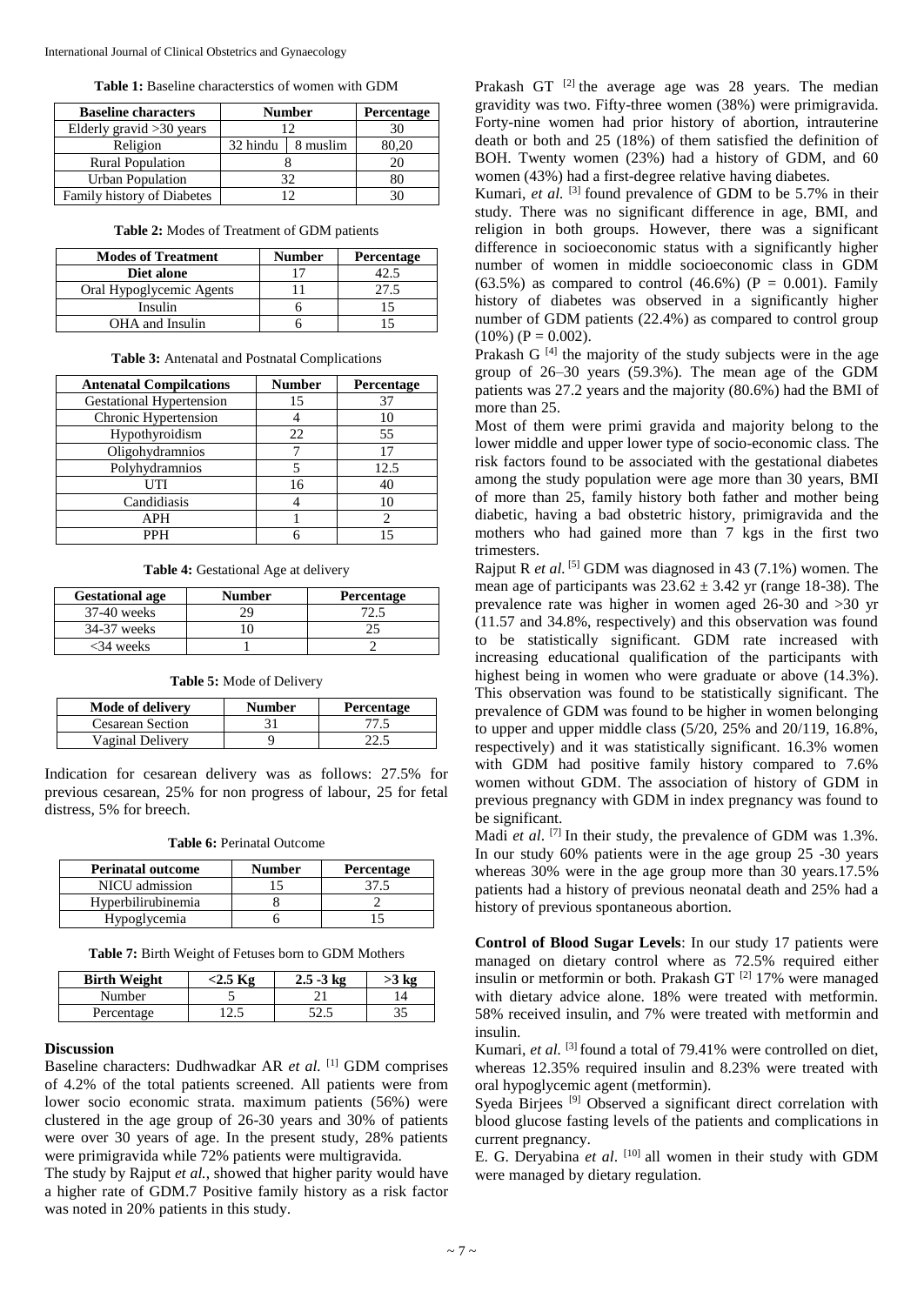**Gestational Age at delivery:** Dudhwadkar AR *et al.* [1] reported 78% of the delivered babies were full term, but 22% were pre term. Prakash GT  $^{[2]}$  the mean gestational age at delivery was 37 weeks. Kumari, et al. <sup>[3]</sup> Preterm delivery rate was higher (10.6%) in GDM patients as compared to control group (3.1%). In our study 72.5% were term deliveries and rest were preterm.

Antenatal complications: Dudhwadkar AR et al. [1] ANC risk factors were detected in 90% patients. Preeclampsia complicating pregnancy was noted in 13 patients (26%). Hypothyroidism was seen in 3 patients (6%). 9 patients (18%) had bad obstetric history.

Polyhydramnios was noted in 10 patients (20%).

Prakash GT<sup>[2]</sup> 31% had HTN of which 79.54% women had gestational HTN, and 20.45% women had chronic HTN. 30% had hypothyroidism.

Kumari, et al. <sup>[3]</sup> Gestational hypertension and preeclampsia (pregnancy-induced hypertension) were seen in a significantly higher number of cases in GDM patients as compared to controls (13.5% vs. 6.3%) whereas polyhydramnios was also seen in higher number in GDM (Prevalence of other antenatal complications such as UTI and candidiasis was similar in two groups. Postpartum hemorrhage and postpartum complication were also similar in two groups. Prakash G [4] Among the various complications acquired by the maternal mothers the most common was found to be the vaginal candidiasis (38.6%) followed by pre-mature rupture of membranes (18.6%). Out of the entire study subjects only 6 maternal mothers had developed hypertension and 17 had hypothyroidism. Ambarisha *et al.* [6] 63.49% cases developed co-morbidities with GDM.11.11% developed preeclampsia, 9.52% had polyhydramnios, 5.8% patients went into preterm labour*,* 1.58% cases had APH 1 and one case had PPH. Syeda Birjees  $[9]$  26.7% had oligohydramnias, 40% had adequate liquor and 26.7% with polyhydramnias. In our study 37% had gestational hypertension, 55% patients had associated hypothyroidism, 40% developed UTI and 12.5% had polyhydramnios.

**Mode of Delivery:** Dudhwadkar AR *et al.* <sup>[1]</sup> 23 patients (46%) delivered vaginally. 14% were induced with PGE2 gel while 32% had spontaneous vaginal delivery. Vacuum assisted delivery was seen in 2% (n=1) patients. 52% patients underwent Lower segment caesarean section (LSCS).

Prakash GT $^{[2]}$  Seventy-four (56%) mothers delivered vaginally (7 required forceps assistance) and 58 (44%) required cesarean section. In comparison, 22% of controls underwent cesarean section. Thirty-four cesarean sections were elective. The indications were previous cesarean section (19), BOH (10), *in vitro* fertilization (4), and macrosomia (1). Twenty-four women underwent emergency cesarean section, and the most common indication was unsatisfactory progress of labor.

Kumari, et al. <sup>[3]</sup> There was no significant difference in the mode of delivery between the two groups Prakash G [4] The most common mode of delivery in our study population was elective caesarean (59.3%) and 28% had undergone emergency LSCS for causes like maternal and foetal distress Of the total babies delivered only 16 babies were delivered as postdated.

Syeda Birjees <sup>[9]</sup> 33.3% patients had normal vaginal delivery while 66.7% had interventional deliveries out of these 50% had LSCS, 10.0% had instrumental deliveries. In our study 77.5% had undergone cesarean section.

**Perinatal Outcome:** Dudhwadkar *AR et al.* [1] Perinatal mortality was seen in 8% patients with four perinatal deaths and two fetuses with anencephaly, 46 mothers (92%) took live

babies home. 40% babies were >3.5 kg while 24% were 3.0 – 3.49kg. Both these groups together constituted 64% of all babies.  $12\%$  were  $\lt 2.0$  kg. A total of 8% babies had congenital malformations. Hyperbilirubinemia was seen in 10% babies. Prakash GT<sup>[2]</sup> The average birth weight was 2.85 kg. The average birth weight among controls was 2.75 kg. 22% had suffered complications, and they had been admitted to the Neonatal Intensive Care Unit (NICU). 4.5% had developed hypoglycemia which could be managed with oral feeds alone. Three neonates had congenital anomalies.

Kumari, et al. <sup>[3]</sup> Mean birth weight was significantly higher in  $(2848.8 \pm 539.4 \text{ g})$  GDM group as compared to control  $(2707.5$  $\pm$  648.4 g) (P = 0.04). There was no significant difference in Apgar score at 1 and 5 min in two groups. Neonatal complications [Table 5] such as hypoglycemia was seen in significantly higher number of cases in GDM group (20.6%) as compared to control group  $(5.2%)$   $(P = 0.001)$ . However, incidence of hyperbilirubinemia and congenital malformations was not significantly different in two groups. Prakash G [4] The mean weight of the newborn was 3.26 kgs,which was found to be high than the national average which is 3 kgs.Ambarisha *et al.* [6] 19.57% cases developed macrosomia, 11.6% babies were admitted to NICU and 7.40 developed hypoglycemia and 3.70% had hyperbilirubinemia. 3.17% Intra Uterine Deaths and 1.05% still born were documented. In our study 35% were of birth weight more than 3 kgs. 52.5% had birth weight between 2.5 -3 kg.

# **Reference**

- 1. Dudhwadkar AR, Fonseca MN. Maternal and Fetal Outcome in Gestational Diabetes Mellitus. Int J Reprod Contracept Obstet Gynecol. 2016; 5:3317-21.
- 2. Prakash GT, Das AK, Habeebullah S, Bhat V, Shamanna Sb. Maternal And Neonatal Outcome In Mothers With Gestational Diabetes Mellitus. Indian Journal of Endocrinology and Metabolism. 2017; 21(6):854-858. Doi:10.4103/Ijem.Ijem\_66\_17.
- 3. Kumari R, Dalal V, Kachhawa G, Sahoo I, Khadgawat R, Mahey R. Maternal And Perinatal Outcome In Gestational Diabetes Mellitus In A Tertiary Care Hospital In Delhi. Indian J Endocr Metab. 2018; 22:116-20.
- 4. Prakash G, Vasanthakumar AJ, Elanchezhian JA, Vijayaraju D, Yoganandh T, Shankar R. Maternal And Foetal Outcomes Of Gestational Diabetes Mothers Treated With Human Insulin. Int Arch Biomed Clin Res. 2016; 2(3):75-79. Doi:10.21276/Iabcr.2016:2.3.19
- 5. Rajput R, Yadav Y, Nanda S, Rajput M. Prevalence of Gestational Diabetes Mellitus & Associated Risk Factors At A Tertiary Care Hospital in Haryana. The Indian Journal of Medical Research. 2013; 137(4):728-733.
- 6. Ambarisha Bhandiwad, Divyasree B, Surakshith L. Gowda Adverse Maternal And Perinatal Outcomes In Gestational Diabetes Mellitus Int J Med Res Health Sci. 2015; 4(4):775- 777
- 7. José Mauro Madi, Camila Viecceli, Daniel Ongaratto Barazzetti, Gabriela Pavan, Cristinabergmann Triches, Breno Fauth De Araújo. Gestational Diabetes And Perinatal Outcomes: A Casecontrol Study. Journal of Medicine and Medical Science. 2011; 2(8):1022-1027.
- 8. Reichelt AOM, Schimidt M. Guidelines of the 2nd Meeting of the, Diabetes and Pregnancy Task Force. Arq. Bras. Endocrinol. Metabol. 2002; 46: 574-581.
- 9. Syeda Birjees Anwar Kazmi, Syed Abid Hassan Naqvi, Zamir Iqbal *et al.* Maternal and Neonatal Outcomes of